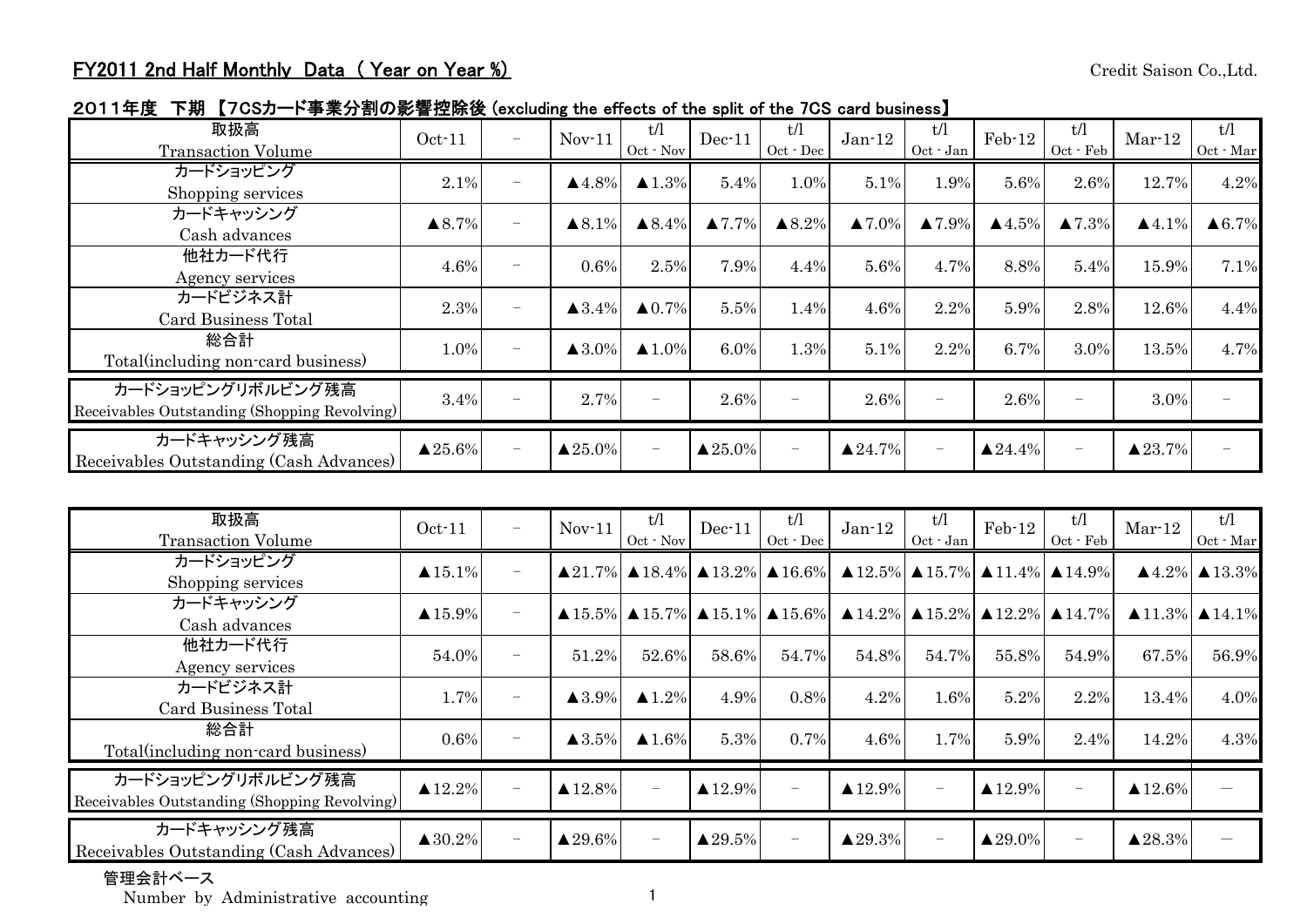2011年度 上期 【7CSカード事業分割の影響控除後 (excluding the effects of the split of the 7CS card business】

| 取扱高<br><b>Transaction Volume</b>                                  | Apr $-11$             | $\overline{\phantom{0}}$ | $May-11$           | t/l<br>Apr - May       | $Jun-11$           | t/l<br>$Apr - Jun$       | $Jul-11$                                                                                                                                        | t/l<br>$Apr \cdot Jul$ | Aug $-11$          | t/l<br>Apr - Aug  | $Sep-11$                              | t/l<br>Apr - Sep       |
|-------------------------------------------------------------------|-----------------------|--------------------------|--------------------|------------------------|--------------------|--------------------------|-------------------------------------------------------------------------------------------------------------------------------------------------|------------------------|--------------------|-------------------|---------------------------------------|------------------------|
| カードショッピング<br>Shopping services                                    | $\triangle 0.2\%$     | $\overline{\phantom{0}}$ | 3.5%               | 1.6%                   | 4.7%               | 2.7%                     | 4.8%                                                                                                                                            | 3.2%                   | 1.5%               | 2.9%              | 0.5%                                  | 2.5%                   |
| カードキャッシング<br>Cash advances                                        | $\triangle$ 43.5%     | $\overline{\phantom{0}}$ |                    |                        |                    |                          | $\triangle$ 40.4% $\triangle$ 41.9% $\triangle$ 41.2% $\triangle$ 41.7% $\triangle$ 26.0% $\triangle$ 38.7% $\triangle$ 21.1% $\triangle$ 35.8% |                        |                    |                   | $\triangle 11.9\%$ $\triangle 32.5\%$ |                        |
| 他社カード代行<br>Agency services                                        | 1.5%                  | $\overline{\phantom{0}}$ | 2.9%               | 2.2%                   | 3.7%               | 2.3%                     | 5.7%                                                                                                                                            | 3.2%                   | 4.0%               | 3.4%              | 3.6%                                  | 3.4%                   |
| カードビジネス計<br>Card Business Total                                   | $\blacktriangle$ 3.8% | $\overline{\phantom{0}}$ | $\triangle 1.0\%$  | $\blacktriangle 2.6\%$ | 0.3%               | $\blacktriangle$ 1.6%    | 3.1%                                                                                                                                            | $\triangle 0.4\%$      | $0.6\%$            | $\triangle 0.2\%$ | 0.5%                                  | $\blacktriangle 0.1\%$ |
| 総合計<br>Total (including non-card business)                        | $\blacktriangle$ 3.7% | $\overline{\phantom{0}}$ | $\triangle 0.4\%$  | $\triangle 2.2\%$      | $\triangle 0.3\%$  | $\triangle$ 1.6%         | 2.8%                                                                                                                                            | $\triangle 0.5\%$      | $0.4\%$            | $\triangle 0.3\%$ | 0.9%                                  | $\triangle 0.1\%$      |
| カードショッピングリボルビング残高<br>Receivables Outstanding (Shopping Revolving) | 3.2%                  | $\overline{\phantom{0}}$ | 3.3%               |                        | 3.4%               | $\overline{\phantom{0}}$ | 3.8%                                                                                                                                            |                        | 3.7%               | -                 | 3.6%                                  |                        |
| カードキャッシング残高<br>Receivables Outstanding (Cash Advances)            | $\triangle 25.9\%$    | $\overline{\phantom{0}}$ | $\triangle 26.7\%$ |                        | $\triangle 27.9\%$ | $\overline{\phantom{0}}$ | $\blacktriangle 27.2\%$                                                                                                                         |                        | $\triangle 26.8\%$ | -                 | $\blacktriangle 26.8\%$               |                        |

| 取扱高<br><b>Transaction Volume</b>                                  | Apr $-11$             | $\qquad \qquad -$        | $May-11$           | t/l<br>Apr - May  | $Jun-11$           | t/l<br>$Apr - Jun$                                                      | $Jul-11$               | t/l<br>$Apr \cdot Jul$   | Aug $-11$          | t/l<br>Apr - Aug                                                        | $Sep-11$                                                                                                                                                                            | t/l<br>Apr - Sep                    |
|-------------------------------------------------------------------|-----------------------|--------------------------|--------------------|-------------------|--------------------|-------------------------------------------------------------------------|------------------------|--------------------------|--------------------|-------------------------------------------------------------------------|-------------------------------------------------------------------------------------------------------------------------------------------------------------------------------------|-------------------------------------|
| カードショッピング<br>Shopping services                                    | $\triangle 17.4\%$    | $\overline{\phantom{m}}$ |                    |                   |                    | $\triangle$ 13.5% $\triangle$ 15.4% $\triangle$ 14.2% $\triangle$ 15.0% |                        |                          |                    | $\triangle$ 13.1% $\triangle$ 14.5% $\triangle$ 14.5% $\triangle$ 14.5% |                                                                                                                                                                                     | $\triangle$ 15.9% $\triangle$ 14.7% |
| カードキャッシング<br>Cash advances                                        | $\triangle$ 47.9%     | $\overline{\phantom{0}}$ |                    |                   |                    |                                                                         |                        |                          |                    |                                                                         | $\triangle$ 45.1% $\triangle$ 46.5% $\triangle$ 45.7% $\triangle$ 46.2% $\triangle$ 31.7% $\triangle$ 43.5% $\triangle$ 27.4% $\triangle$ 40.8% $\triangle$ 19.0% $\triangle$ 37.8% |                                     |
| 他社カード代行<br>Agency services                                        | 47.8%                 | $\overline{\phantom{m}}$ | 49.7%              | 48.2%             | 56.0%              | 50.8%                                                                   | 55.6%                  | 52.0%                    | 49.5%              | 51.5%                                                                   | 51.0%                                                                                                                                                                               | 51.4%                               |
| カードビジネス計<br><b>Card Business Total</b>                            | $\blacktriangle$ 4.4% | $\overline{\phantom{m}}$ | $\triangle 1.4\%$  | $\triangle 3.0\%$ | $\triangle 0.4\%$  | $\blacktriangle 2.2\%$                                                  | 2.6%                   | $\triangle 0.9\%$        | $0.1\%$            | $\triangle 0.7\%$                                                       | $\triangle 0.2\%$                                                                                                                                                                   | $\triangle 0.7\%$                   |
| 総合計<br>Total(including non-card business)                         | $\blacktriangle$ 4.3% |                          | $\triangle 0.9\%$  | $\triangle 2.7\%$ | $\triangle 0.9\%$  | $\triangle 2.1\%$                                                       | 2.4%                   | $\triangle 0.9\%$        | $\triangle 0.1\%$  | $\triangle 0.9\%$                                                       | 0.2%                                                                                                                                                                                | $\blacktriangle 0.6\%$              |
| カードショッピングリボルビング残高<br>Receivables Outstanding (Shopping Revolving) | $\triangle 12.1\%$    | $\overline{\phantom{0}}$ | $\triangle 12.0\%$ |                   | $\triangle 11.8\%$ | $\overline{\phantom{0}}$                                                | $\blacktriangle$ 11.8% | $\overline{\phantom{m}}$ | $\triangle 11.9\%$ |                                                                         | $\blacktriangle$ 11.9%                                                                                                                                                              |                                     |
| カードキャッシング残高<br>Receivables Outstanding (Cash Advances)            | $\triangle 30.4\%$    | $\overline{\phantom{0}}$ | $\triangle 31.1\%$ |                   | $\triangle 31.9\%$ | $\overline{\phantom{0}}$                                                | $\triangle 31.6\%$     |                          | $\triangle 31.2\%$ |                                                                         | $\blacktriangle$ 30.7%                                                                                                                                                              |                                     |

## 管理会計ベース

Number b y Administrative accountin g